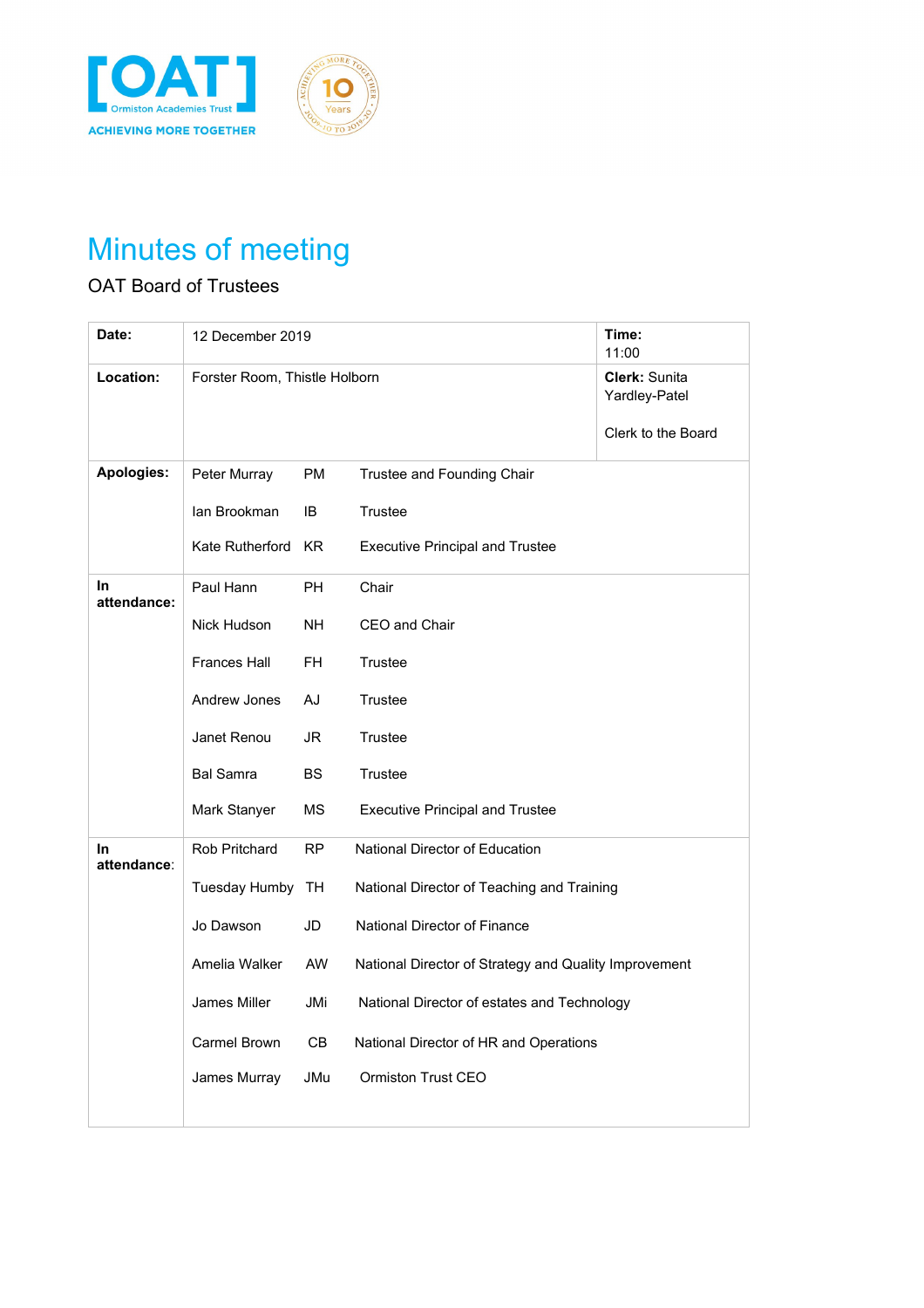

|     | Item                                                                                                                                                                                                                                                                                                                                                                                                                                                                                                                         | <b>Action</b> |
|-----|------------------------------------------------------------------------------------------------------------------------------------------------------------------------------------------------------------------------------------------------------------------------------------------------------------------------------------------------------------------------------------------------------------------------------------------------------------------------------------------------------------------------------|---------------|
| 1.  | Welcome, introductions and apologies                                                                                                                                                                                                                                                                                                                                                                                                                                                                                         |               |
| 1.1 | Apologies were noted from PM, IB, KR.                                                                                                                                                                                                                                                                                                                                                                                                                                                                                        |               |
|     | PH welcomed everyone to the meeting.                                                                                                                                                                                                                                                                                                                                                                                                                                                                                         |               |
|     | PH outlined the importance of governance in the introduction to the meeting.                                                                                                                                                                                                                                                                                                                                                                                                                                                 |               |
| 2.  | <b>Minutes</b>                                                                                                                                                                                                                                                                                                                                                                                                                                                                                                               |               |
| 2.1 | The minutes from 12 September 2019 Trust Board meeting were approved.                                                                                                                                                                                                                                                                                                                                                                                                                                                        |               |
|     | Matters outstanding will be addressed in reports presented at the meeting.                                                                                                                                                                                                                                                                                                                                                                                                                                                   |               |
| 3.  | <b>Finance</b>                                                                                                                                                                                                                                                                                                                                                                                                                                                                                                               |               |
| 3.1 | NH outlined that the Finance paper will also cover information from the Ops Model.<br>RP will cover Curriculum Lead Financial Planning (CLFP) in the Education update.<br>JMi and CB will also input into the current structures.                                                                                                                                                                                                                                                                                            |               |
|     | JD gave an overview of the accounts and referenced some of the individual<br>circumstances around over/underspend in academies and the small discrepancy in<br>budget to actual posting.                                                                                                                                                                                                                                                                                                                                     |               |
|     | JD outlined the positive feedback from RSM and explained the timeline for approving<br>accounts before the end of December 2019.                                                                                                                                                                                                                                                                                                                                                                                             |               |
|     | JD outlined the reserves position and added that this is consistent with previous<br>expectations and there is an aim to accumulate 2% in reserves in the 2019/20<br>financial year.                                                                                                                                                                                                                                                                                                                                         |               |
|     | There was a discussion about how to effectively balance cost-saving and meeting the<br>ESFA requirements for reserves whilst continuing to move forward in school<br>improvement. It was concluded that Curriculum Led Financial Planning (CLFP) will<br>support the delivery of savings through natural turnover and all savings will go back<br>into school improvement. There is a need to further analyse detailed accounts in<br>order to make cost saving measures. The cash-flow model has been audited by<br>Mazars. |               |
|     | There was a further discussion about the requirement for 3-5% reserves and a need<br>for the building of reserves to not be at the detriment to school improvement. The<br>Executive confirmed there is robust planning in place to ensure that targets can be<br>reached.                                                                                                                                                                                                                                                   |               |
|     | There was a discussion about the outstanding loan balance currently held and how<br>this impacts OAT's finances and ESFA requirements.                                                                                                                                                                                                                                                                                                                                                                                       | JD            |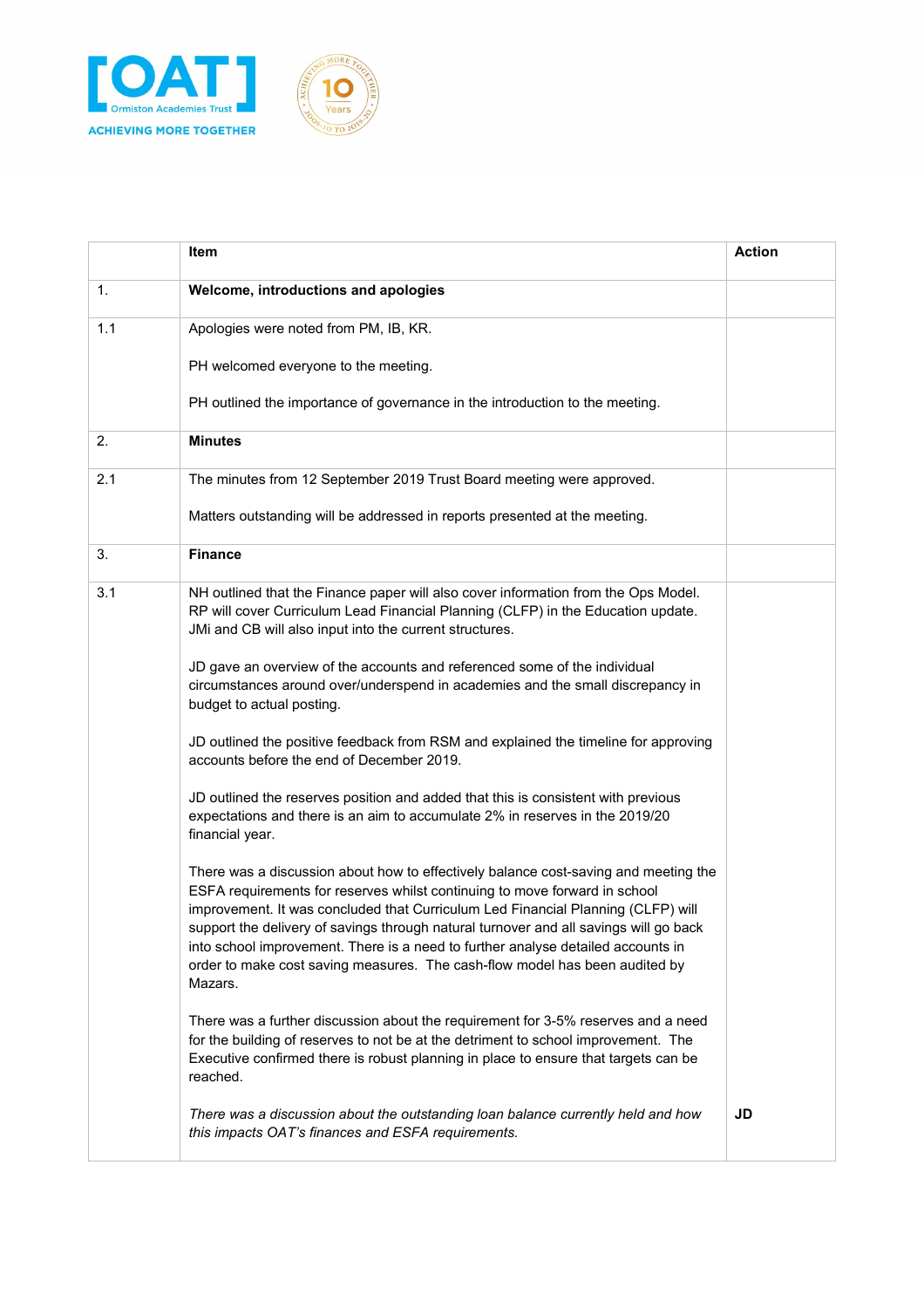



| 3.2 | <b>Curriculum Led Financial Planning (CLFP)</b>                                                                                                                                                                                                                                                                                                                                                                                                               |  |
|-----|---------------------------------------------------------------------------------------------------------------------------------------------------------------------------------------------------------------------------------------------------------------------------------------------------------------------------------------------------------------------------------------------------------------------------------------------------------------|--|
|     | RP outlined the purpose of CLFP, to further invest in school improvement and invest<br>in teaching training. The aim of CLFP is to ensure consistencies across the Trust in<br>teaching hours and class sizes.                                                                                                                                                                                                                                                |  |
|     | RP outlined the current situation and the plan moving forward including the progress<br>to date of collation of staff numbers and student numbers. RP outlined the estimated<br>savings from the implementation of CLFP which can then be reinvested in school<br>improvement.                                                                                                                                                                                |  |
|     | The Trustees questioned if this had this been communicated throughout the<br>organisation and has buy-in.                                                                                                                                                                                                                                                                                                                                                     |  |
|     | RP responded that this has been communicated via the Regional Directors (RDs)<br>and feedback from regions has been generally positive, particularly as the plan will<br>involve more Regional Lead Practitioners (RLPs).                                                                                                                                                                                                                                     |  |
|     | The Trustees asked what the timeline will be between savings made and<br>redistribution for RLPs. RP responded that the timeline is dependent on the savings<br>made and RLPs will not be appointed until the savings are confirmed.                                                                                                                                                                                                                          |  |
|     | There was a discussion about the communication of CLFP including how to ensure<br>that positive messaging continues throughout the process where there may be some<br>time between initial actions and positive effects.                                                                                                                                                                                                                                      |  |
| 3.3 | <b>Ops Model</b>                                                                                                                                                                                                                                                                                                                                                                                                                                              |  |
|     | JD updated the current position on the Ops Model and the plans for finance going<br>forward including plans to move from 38 ledgers to 1 ledger and review the purchase<br>to pay process to encourage academies to move to a cashless system.                                                                                                                                                                                                                |  |
|     | JD outlined the plans for the finance structure at head office including a temporary<br>new role and adjustment to current roles internally.                                                                                                                                                                                                                                                                                                                  |  |
|     | The Trustees noted that there needs to be a long-term plan for the finance team<br>which results in the team being set up and able to run itself.  The Trustees added<br>that a commercial function could be beneficial.                                                                                                                                                                                                                                      |  |
| 4.  | <b>Target Operating Model</b>                                                                                                                                                                                                                                                                                                                                                                                                                                 |  |
| 4.1 | CB outlined that the consultation process ran from October-November 2019 and<br>summarised the feedback. The key themes of the feedback were how structures<br>would work in practice, concerns around the proposed implementation date, localised<br>support options and contract changes. The feedback was reviewed and the<br>conclusion is that the Ops Model would not be implemented in its current form but<br>collaborative working is still planned. |  |
|     | There was a discussion about talent mapping and how to ensure that employees<br>remain in the organisation. JMi outlined the proposed estates structure with a view to<br>ensuring capacity across the organisation.                                                                                                                                                                                                                                          |  |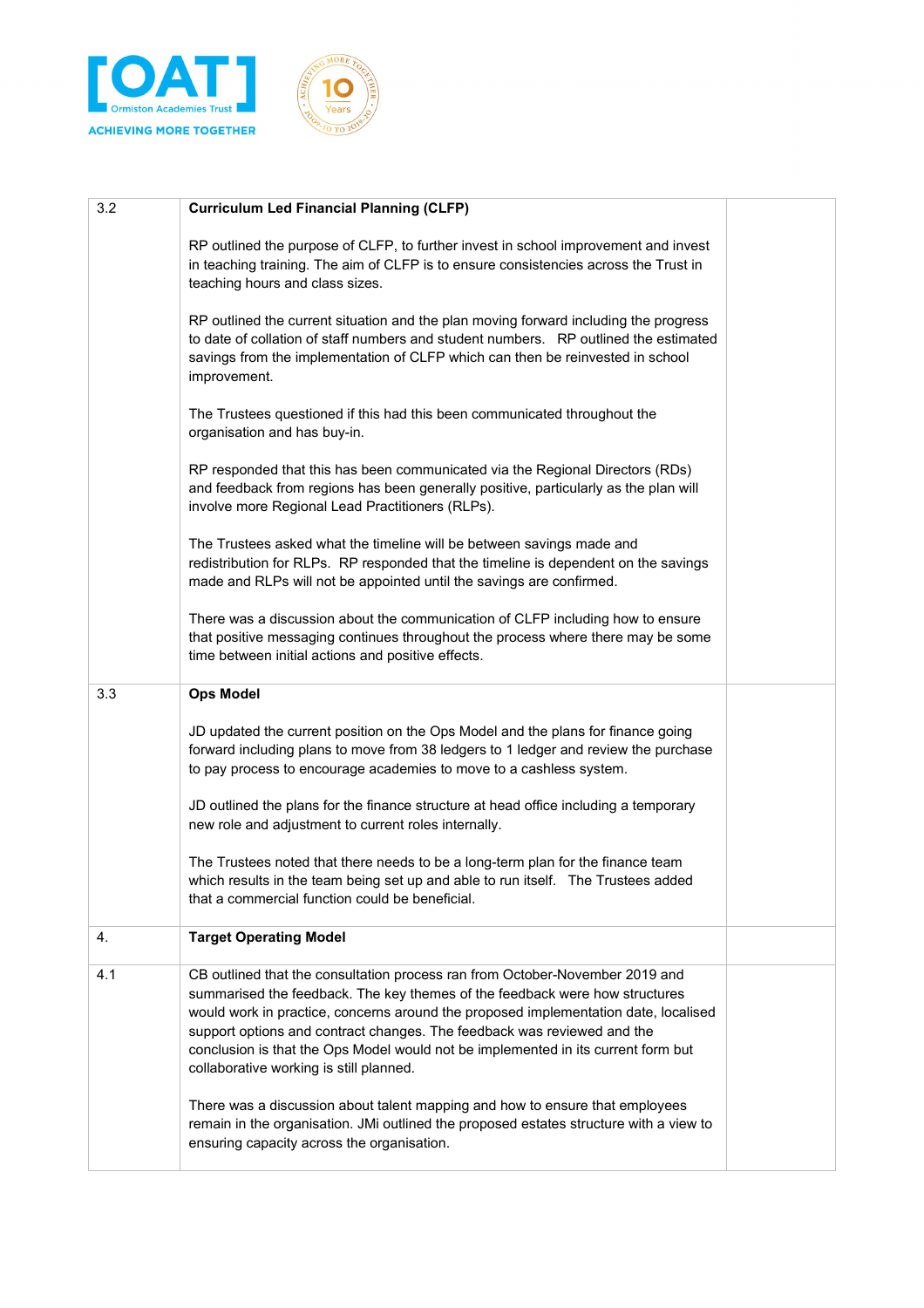



|     | JMi outlined the plan for the IT structures and how this will operate in academies and<br>across the Trust. JD added that there is currently a gap around projects in terms of<br>Estates and IT but this needs further research and will be considered in the ongoing<br>review of the structures.       |  |
|-----|-----------------------------------------------------------------------------------------------------------------------------------------------------------------------------------------------------------------------------------------------------------------------------------------------------------|--|
|     | There was a discussion about project management officers and the need to embed<br>project management practice into the organisation.                                                                                                                                                                      |  |
|     | JMi further outlined the plan for the structures moving forward and the preparations<br>that are being made in order for the structures to be embedded with a timeline for<br>planned activity. The quantitative benefits were also outlined.                                                             |  |
|     | The Trustees asked for an update from NH on the feedback from the Principals'<br>meetings w/c 16 December 2019.                                                                                                                                                                                           |  |
|     | It was concluded that this then needs to be pulled together into a strategic document<br>with costings and be approved by Financial Oversight and Risk Committee (FOR) at<br>an additional meeting early next term in 2020.                                                                               |  |
| 4.1 | <b>Audited Accounts</b>                                                                                                                                                                                                                                                                                   |  |
|     | JD outlined that Trustees and FOR have not yet had the opportunity to review the<br>final version. Numbers are broadly accurate. Trustee report is currently being<br>finalised and problems are not anticipated.                                                                                         |  |
|     | The was a discussion about the logistics of signing the report and the timetabling of<br>accounts and report approval was reviewed for 2020.                                                                                                                                                              |  |
|     | The Trustees asked whether the level of detail in the report is too specific. NH<br>responded that the processes of other MATs was reviewed and there is varied<br>practice. JD added that a holistic position is a necessary approach and a 5-year plan<br>is needed with a mid-term financial strategy. |  |
| 5.  | <b>Estates and Technology</b>                                                                                                                                                                                                                                                                             |  |
| 5.1 | The Estates and Technology report was received and reviewed by Trustees.                                                                                                                                                                                                                                  |  |
| 6.  | <b>Integrated Performance Report (IPR)</b>                                                                                                                                                                                                                                                                |  |
| 6.1 | AW outlined the integrated performance report including how to establish a consistent<br>and accurate baseline over time via new data sources and the detail of the risks to be<br>presented in the data.                                                                                                 |  |
|     | The Trustees noted that compliance information is important but asked whether the<br>impact can also be measured and questioned the quality of data. AW responded that                                                                                                                                    |  |
|     | it can and outlined that impact can be measured in the following ways including; PAN,                                                                                                                                                                                                                     |  |
|     | building conditions, Ofsted decisions and media coverage. Data is pulled in from<br>different systems but the long-term plan is to pull data in automatically.                                                                                                                                            |  |
|     | JD added that the strategic direction needs to be clarified and then governance and<br>data structures can be finalised. The Trustees advised that local governance                                                                                                                                       |  |
|     |                                                                                                                                                                                                                                                                                                           |  |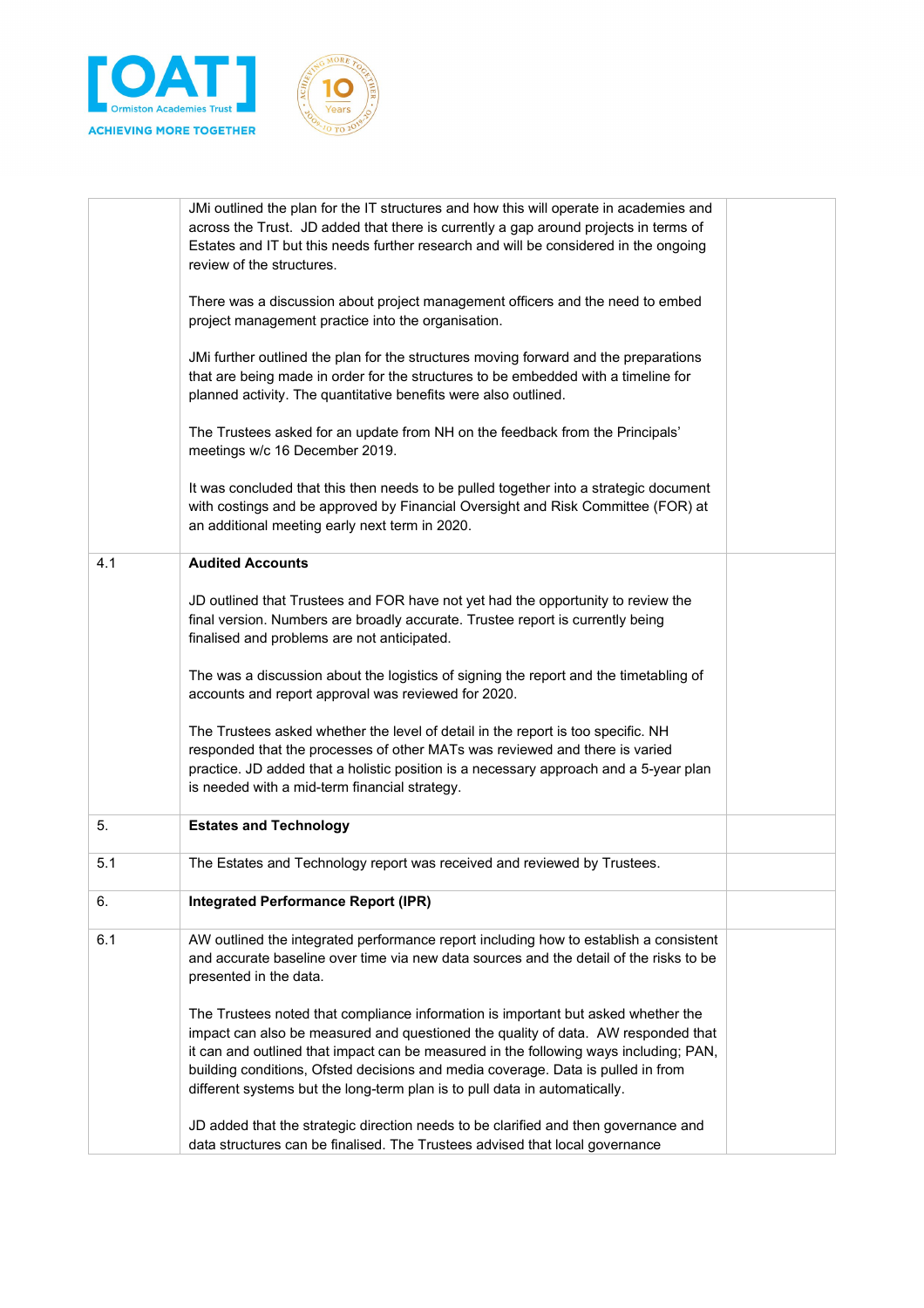



|     | arrangements should be as high level as possible and there should be long-term staff<br>engagement to understand contentment and collation of views.                                                                                                                                                          |  |
|-----|---------------------------------------------------------------------------------------------------------------------------------------------------------------------------------------------------------------------------------------------------------------------------------------------------------------|--|
|     | Trustees concluded that the IPR is a useful document.                                                                                                                                                                                                                                                         |  |
| 7   | <b>Teaching and Training update</b>                                                                                                                                                                                                                                                                           |  |
| 7.1 | TH gave an outline of the Teaching and Training plan including the plans for the<br>Institute of Education which operates through OAKs which serves 36 academies (4 of<br>which are OAT). She added that there needed to be a focus on OAT developing its<br>own talent.                                      |  |
|     | BS asked how many School-centred initial teacher training (SCITTs) there are across<br>the country. TH responded that there are around 500. The OAKs has been rated top<br>10 and is now rated outstanding by Ofsted.                                                                                         |  |
|     | TH further outlined the requirement to roll this out across the OAT network and the<br>plans to do so including the development of a hub model across the Trust. Not all<br>academies will be part of the model.                                                                                              |  |
|     | TH outlined the finance plans for the project. The Trustees asked how many people<br>are required to make the SCITT viable. There was a discussion about the current<br>financial position and considerations of the commercial viability of the SCITT.<br>Payment is dependent on the subject.               |  |
|     | TH outlined the partnership between Ignite and the OAKS that ensures that both NQT<br>packages are offered across the Trust. TH presented an outline of the different<br>leadership pathways including SLT, Principals and regional training.                                                                 |  |
| 8.  | <b>Education Update</b>                                                                                                                                                                                                                                                                                       |  |
| 8.1 | RP outlined the work that has been completed on alternative provision (AP) in each<br>region. This will start in the East. The costings and business case are currently being<br>compiled.                                                                                                                    |  |
|     | The Trustees asked whether there will there be places for non-OAT students.<br>Alternative provision is a big issue across the country, and this is a concern.                                                                                                                                                |  |
|     | RP responded that the aim is for the provision to be for OAT students and decisions<br>have been based on classes of eight and multiples of eight. RP further updated that<br>Sixth forms are currently being assessed for quality of provision and finances.                                                 |  |
|     | The issue of whether students attending AP remain on the school's roll was<br>discussed as there is variable practice nationally across Local Authorities. It was<br>made clear that OAT protocols have now been made consistent across the Trust and<br>OAT students will remain on their own school's roll. |  |
| 9.  | <b>Conversions</b>                                                                                                                                                                                                                                                                                            |  |
|     | NH updated on the current conversion activity:                                                                                                                                                                                                                                                                |  |